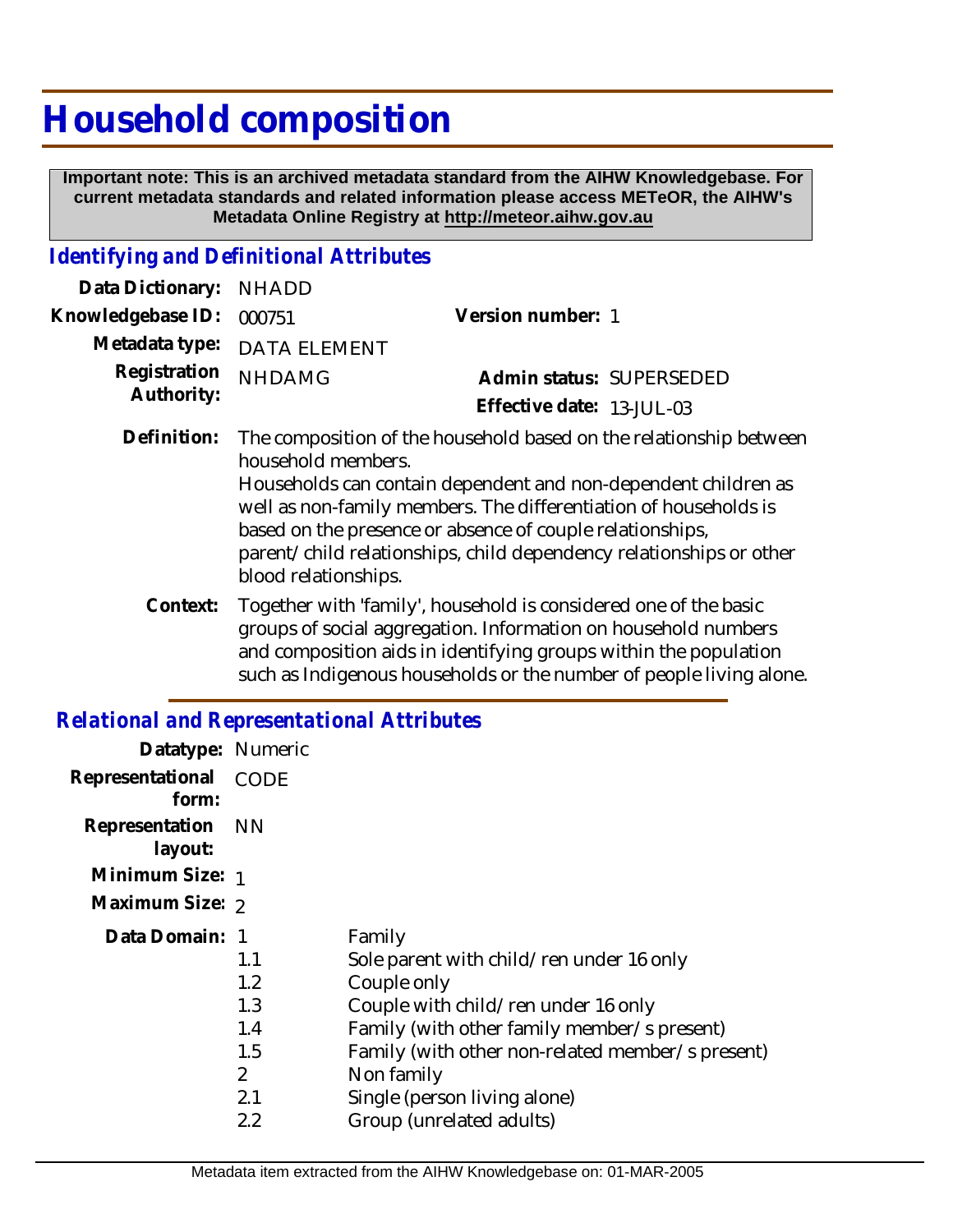9 Unknown (not available i.e. not collected, not classifiable, not stated, inadequately described)

Guide For Use: A household must contain a member that is 15 years of age or more. If a household does not contain at least one member 15 years of age or over, it should be classified as 'Unknown'. Unknown includes not available, not collected, not classifiable, not stated, and inadequately described.

> It should be noted that only usual residents of a household are considered when describing and categorising households by Household type. Visitors to a household are, by definition, excluded from the household. Usual residence of members of a household is defined as '...that address at which the person has lived or intends to live for a total of 6 months of more' (Census Dictionary 1996).

Other households, including multiple family households may be broken down further to show households with only family members present and those with non-family members present. A family household with only family members present is a household where every individual forms a familial relationship to one of the families belonging to the household. This relates to the ABS Household type definition.

The following ABS standards should be used as a guide to classifying household composition:

Boarder: A person aged 15 years or over who is unrelated to any member of a household and who is supplied with meals and lodging in return for payment. Boarders are considered household members (due to the interaction with others at mealtimes), however, they are not considered family members due to the fact that they are unrelated to anyone in the household. If the boarder is found to be related to any person in the household then this familial relationship takes precedence over the fact that the person is also a boarder.

Family household with family members only present: A household where every individual forms a familial relationship to one of the families belonging to the household. The definition of family member is limited to persons who are related by blood, marriage (registered or de facto), adoption, step or fostering, and who are usually resident in the same household. A full list and explanation of accepted familial relationships is given in the rules for identifying and coding families in Standards for Statistics on Family Type.

At a more detailed level the category may also be used to indicate the number of families (one, two, three or more), present within a given household. These families may, or may not, be related to each other. This level of detail is not differentiated by the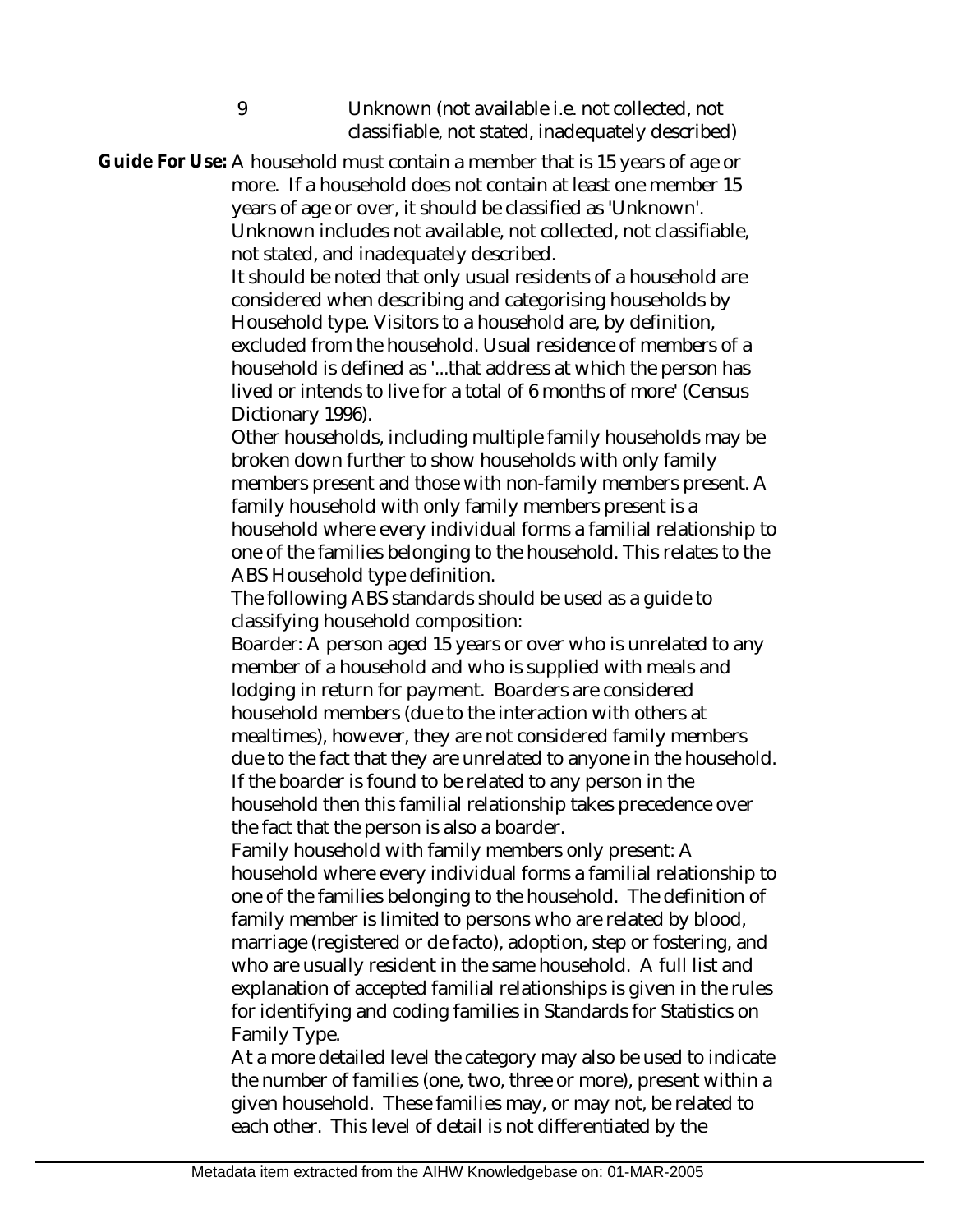classification. If such information is required, cross-classification with another variable is necessary.

Family household with non-family members present: A household which contains family members and at least one unrelated individual living with the family.

Group household: A household consisting of two or more unrelated people where all persons are aged 15 years or over. There are no reported couple relationships, parent-child relationships or other blood relationships in these households. Lodger: A person who lives in the rented quarters of a dwelling occupied by another person or family. A lodger is more independent than a boarder as there is no sharing of meals with other residents of the dwelling and, therefore, the lodger is considered to form a separate household within the dwelling. They are classified as a lone person in the Relationship in Household classification and thus form a single person household.

Lone person (single) household: A household comprised of an individual who makes provision for his or her own food and other essentials for living, without combining with any other person to form part of a multi-person household. A lone person household may be formed by an individual living either on their own or sharing his or her dwelling with others.

Multifamily household: A household where more than one family has been identified, based on the presence of a combination of, or more than one of, the following relationships: couple relationship, lone parent-child relationship, or other blood relationship. Non-family household: Households whose usual resident(s) do

not fulfil any of the family relationships criteria; that is couple relationship, parent-child or other blood relationships. A nonfamily household can be either a person living alone or a group household.

Non-family member: A person who does not fulfil any of the family criteria of couple relationship, parent-child relationship or other blood relationship with any of the usual residents of the household. They may live within a family household or they may form a non-family household either as a lone person or a group household.

A non-family member is a person who is one of the following: a lone person; a group household member; or an unrelated individual living in a family household.

Other blood relationships: A relationship between individuals related by blood or by marriage who are not in a couple or a parent-child relationship.

There is no numerical limit to the members of a family who can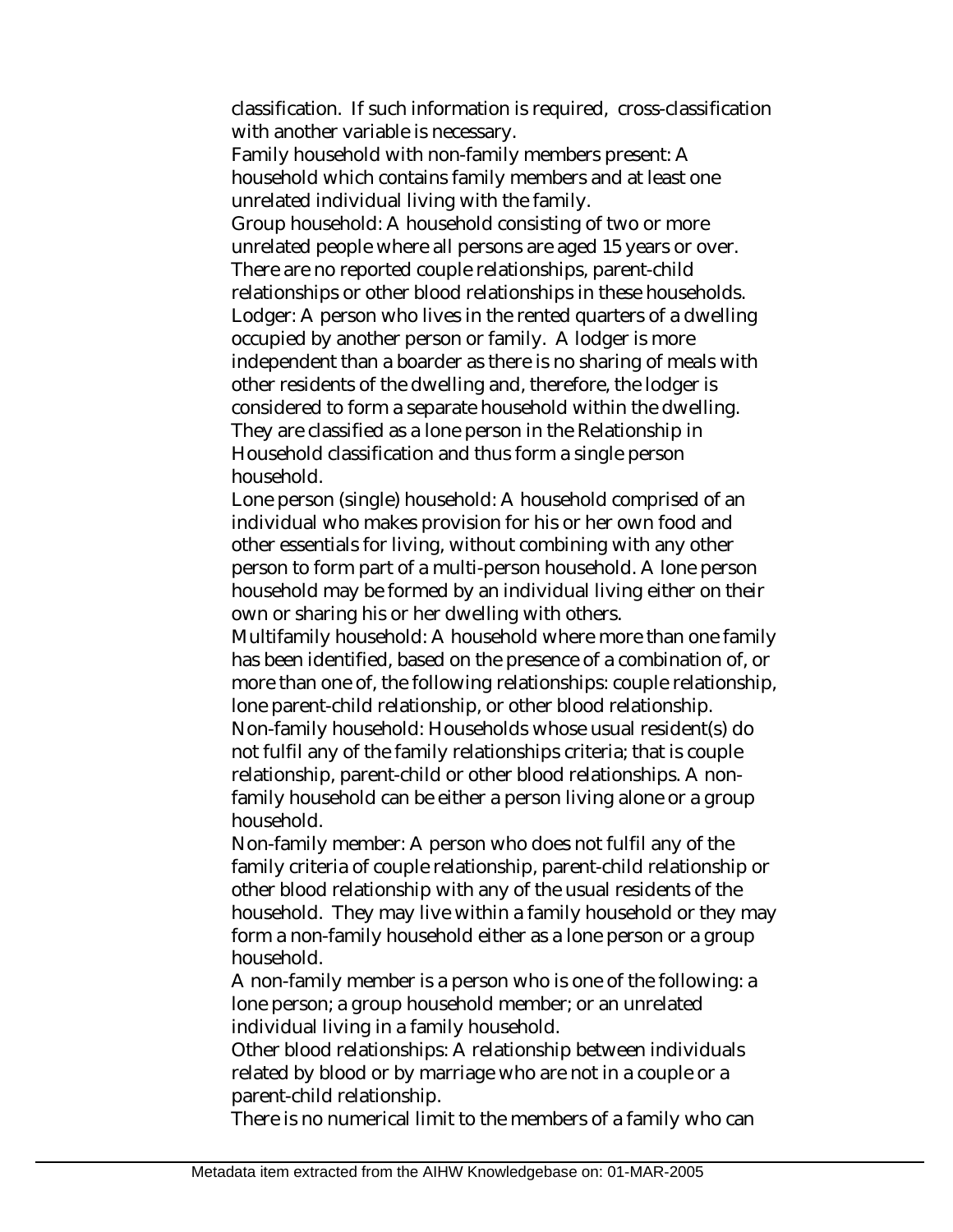be considered as being related to the family reference person by direct lineage, that is, from generation to generation. Grandmothers, great-grandmothers and even great-greatgrandmothers, for example, are all considered as being related to the family reference person. Similarly, grandchildren, greatgrandchildren and great-great-grandchildren are also considered as being related to the family reference person. The definition is more restrictive, however, when the family structure is considered horizontally. The Family Type classification does not consider any relation beyond the first cousin as being an other blood relationship of the family reference person. A list of the familial relationships that fall within the scope of an other blood relationship is given in Chapter 4 - Standards for Statistics on Family Type, p46. Other related individual: An individual who is related to members of the household, but who does not form a couple relationship or parent-child relationship according to the priority rules of family coding. He or she can be related through blood, step and in-law relationships and include any direct ancestors or descendants. Relatives beyond first cousin are excluded. Other related individuals can form their own family type or can be attached to an already existing family. Those related individuals who reside in the same household and who do not form a couple or parent-child relationship with any other person in the household are classified as an other family. In cases where a couple family or one parent family has been formed, any persons who are related to members of these families and are usual residents of the household are other related individuals. In these circumstances they can be identified at the detailed level of the Family Type classification. Visitors: Visitors are within the scope of the Relationship in Household classification and are assigned a separate category, but they are, by definition, excluded from family coding. The distinction between visitors and usual residents is made in the Relationships in Household classification to ensure that families comprise only those persons usually resident in the same household.

Related metadata: relates to the data element Age version 1 relates to the data element Sex version 1